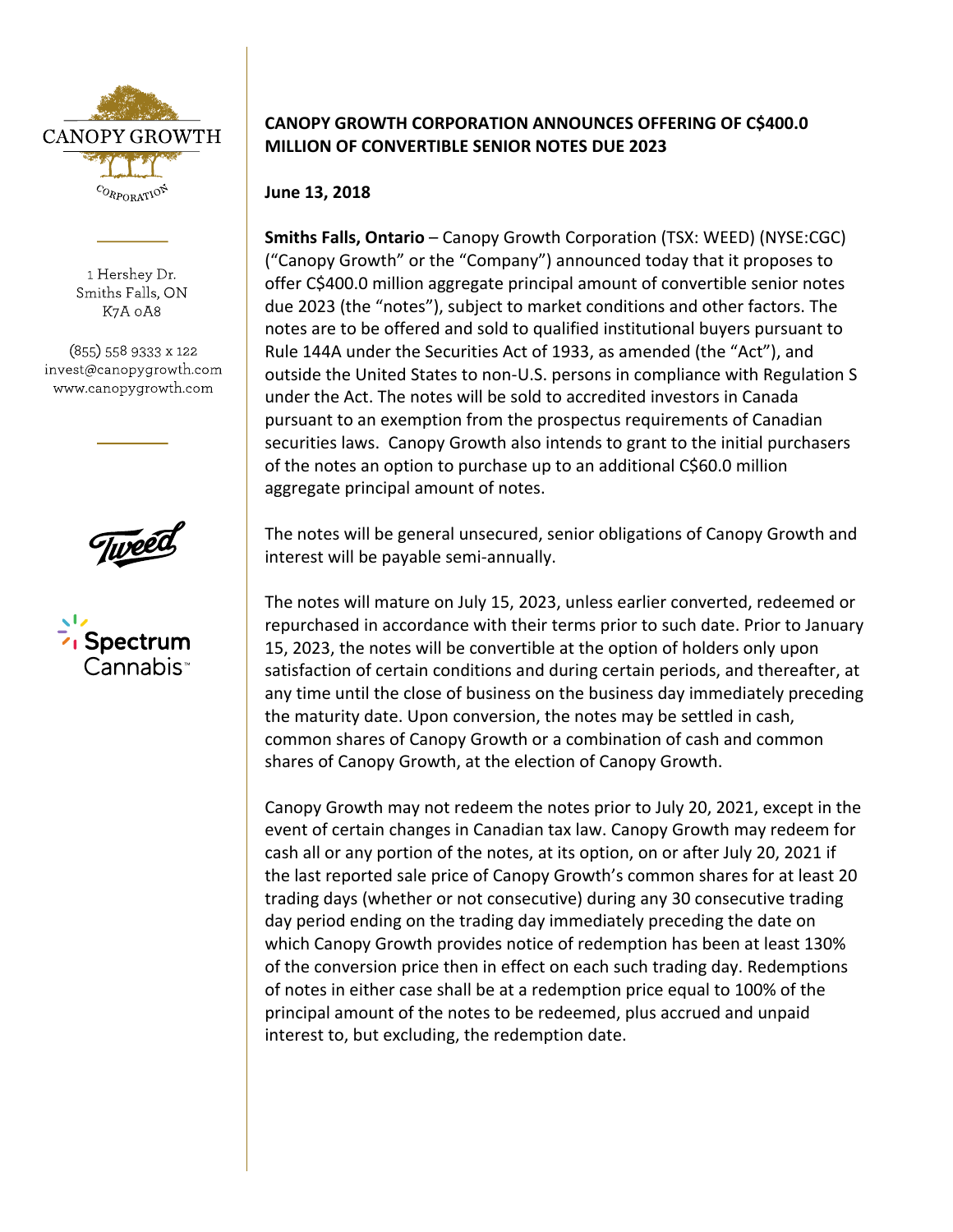If Canopy Growth undergoes a fundamental change, holders of the notes will have the right to require Canopy Growth to repurchase for cash all or a portion of their notes at 100% of their principal amount, plus any accrued and unpaid interest to, but excluding, the fundamental change repurchase date. Canopy Growth will also be required, in certain circumstances, to increase the conversion rate for a holder who elects to convert its notes in connection with certain corporate events or during the related redemption period.

Canopy Growth expects to use the net proceeds from the offering of the notes for supporting expansion initiatives and general corporate purposes, including working capital requirements.

This announcement is neither an offer to sell nor a solicitation of an offer to buy any of these securities (including any common shares of Canopy Growth into which the notes are convertible) and shall not constitute an offer, solicitation or sale in any jurisdiction in which such offer, solicitation or sale is unlawful. Any offers of the notes will be made only by means of a private offering memorandum.

The notes and any common shares of Canopy Growth issuable upon conversion of the notes have not been registered under the Act or any state securities laws, or qualified for distribution by prospectus in Canada, and may not be offered or sold in the United States absent registration or an applicable exemption from such registration requirements, or sold in Canada absent an exemption from the prospectus requirements of Canadian securities laws.

Here's to Future Growth.

## **Contact:**

Caitlin O'Hara Media Relations Caitlin.ohara@canopygrowth.com 613-291-3239

Investor Relations Tyler Burns Tyler.burns@canopygrowth.com 855-558-9333 ex 122

Director Bruce Linton tmx@tweed.com

## **Notice Regarding Forward Looking Statements**

This news release contains "forward-looking statements" within the meaning of the United States Private Securities Litigation Reform Act of 1995 and "forward-looking information" within the